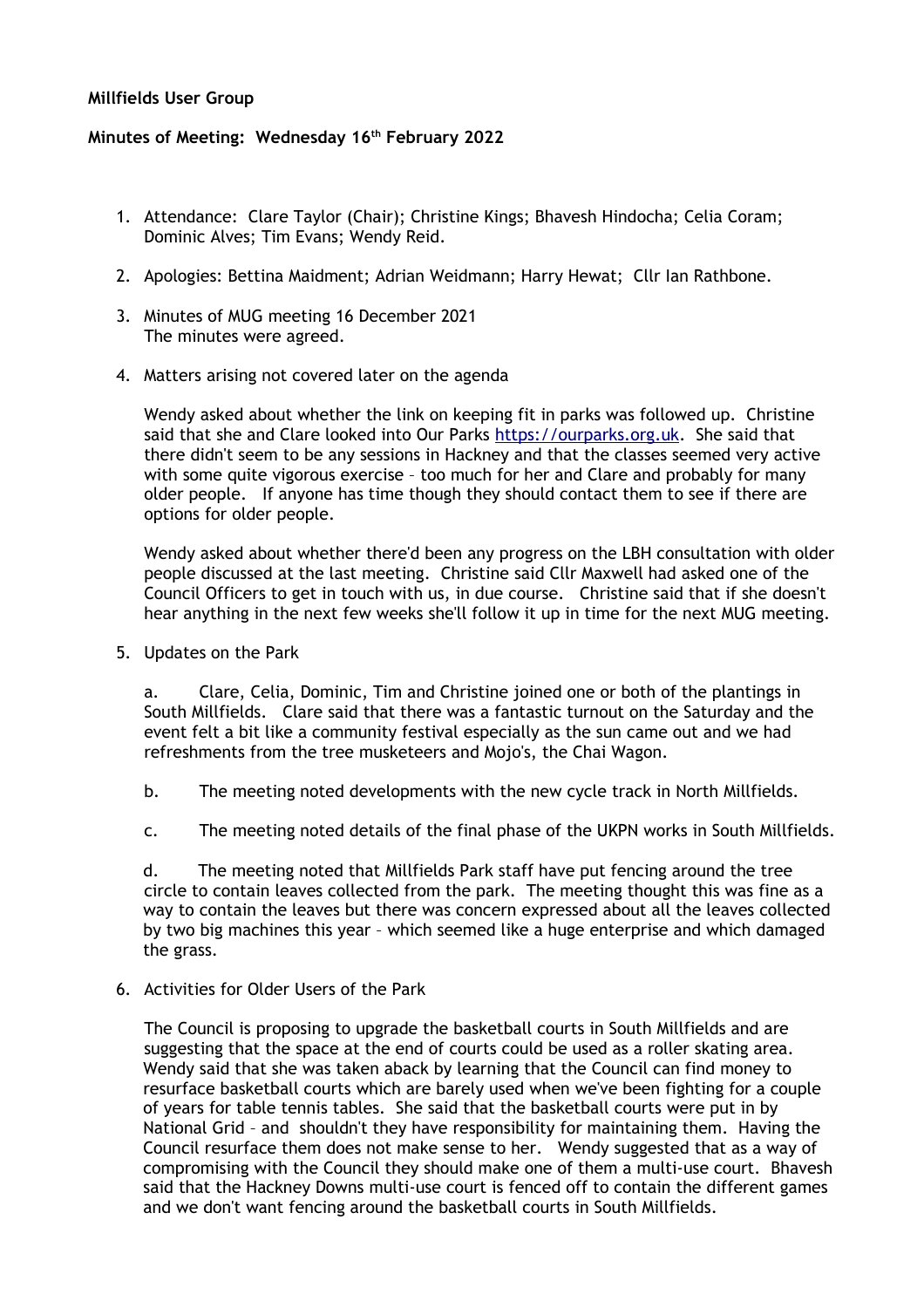Celia asked whether the North Millfields paddling pool space next the playground could be used as a roller skating area? She said it's just a concrete circle and it would be great rolling skating area. It would also make sense to put roller skating next to the children's play area. There was general agreement about this; the old paddling pool space was not properly thought through, has a giant puddle around the tree after rain and has almost no attraction.

The meeting agreed to ask the Council to put table tennis tables next to the basketball courts. It was noted that Adrian and Harry have, separately, been preparing a report on table tennis tables to submit to the Council.

7. Tree circle cinema: Saturday 4 June 2022

The tree circle cinema date is confirmed for Saturday 4 June. Bhavesh has gone for June 4th as it's half term beforehand, which gives him time for organising. It's just after the two bank holidays in June. The films will start a bit later than normal (when the event is in September) but it shouldn't be a big problem for us or most of the audience.

Bhavesh has just specified the cinema at this stage because that's what we have funding for and know how to do, and the arrangements for that are all underway, including applying for licences, H&S and security. But we were talking about live music and Bhavesh is looking into applying to the Queen's Jubilee Fund. He's speaking to people about music and equipment and trying to prepare an application based on real costs. He's anticipating attracting live music with local bands and performers but not wall-towall music. We have the whole evening that we could use for entertainment. We might be able to get favours from some people to do something.

Bhavesh went through his to-do list:

- a) Source and secure PA system suitable for music. Bhavesh is dealing with this.
- b) Apply for additional funding from Queen's Jubilee fund, Deadline 28 Feb. Estimate costs of additional equipment, payments to artists etc. Bhavesh has this in hand.
- c) Design publicity. Bhavesh will look into this.
- d) Print and distribute flyers and posters Bhavesh said that although we can't expect to distribute flyers across the whole area around Millfields Park we could ensure that shops and cafes display them and we could leaflet around some of the local streets to start spreading the word. Several people thought that they could help with this.
- e) Recruit event volunteers to help set up & clear up after the event. We also need stewards. The event will go on until late in the evening and Bhavesh suggests we organise three hourly shifts. Christine offered to help with this.
- f) Find and retain event caterer. From Chats market? Sodo Pizza? Bhavesh asked about Mojo's as they'd obviously been a hit at the tree planting event. Christine said she'd already asked them and they said they didn't usually operate through the summer.
- g) Source or make barrier to fence off the generator. Christine said she'd look into this.
- h) Source floor covering for audio wires carpet offcuts?
- i) Have first aider on site St John's. Christine said she'd cover this.